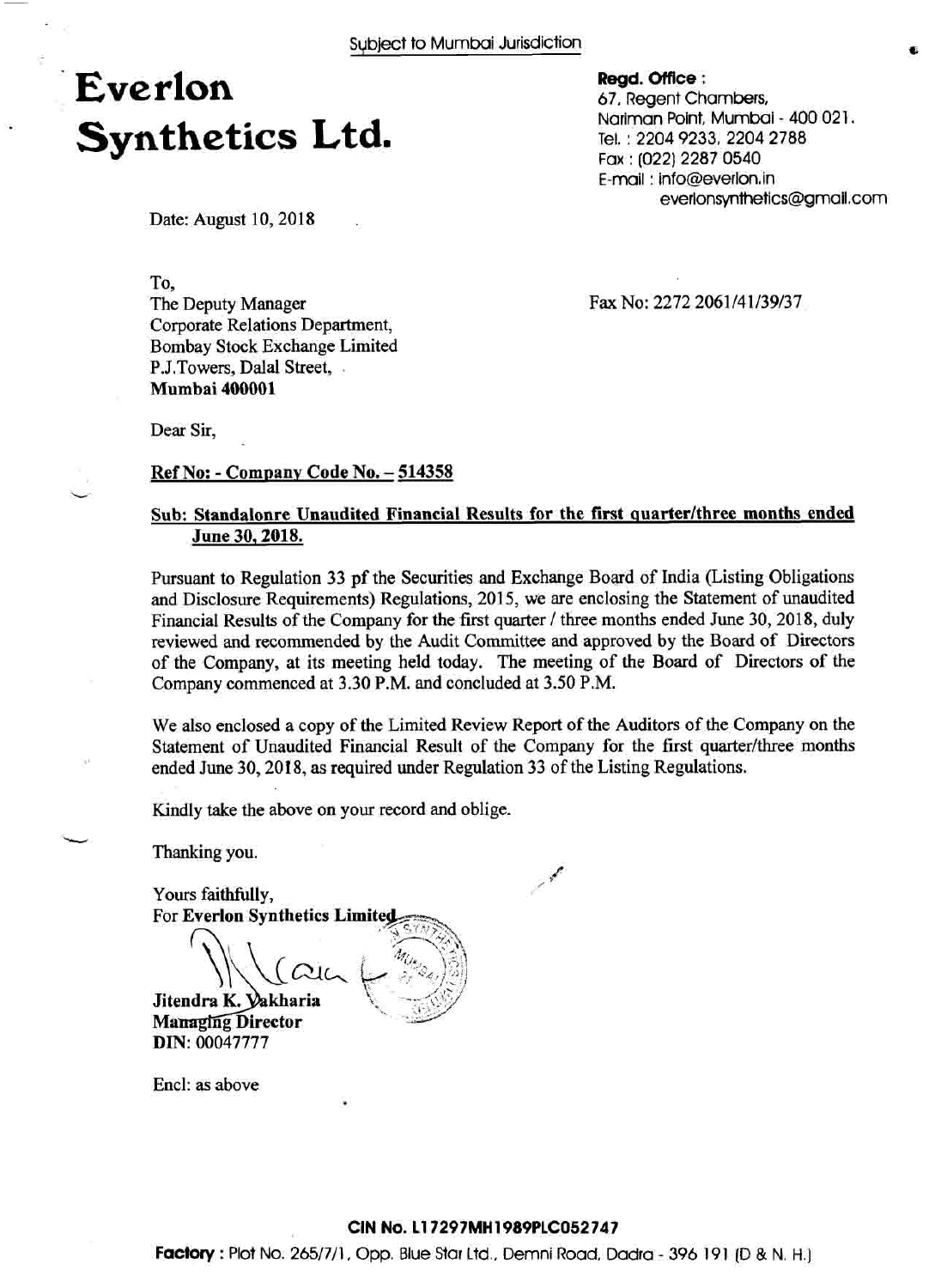## **Everlon Synthetics Ltd.**

**Regd. Offlce** : 67, Regent Chambers, Nariman Point, Mumbai - 400 021. Tel. : 2204 9233, 2204 2788 Fax : (022) 2287 0540 E-mail : info@everlon.in everlonsynthetics@gmail .com

The Corporate Services The BSE Ltd., 25, P.J. Towers, Dalal Street, Mumbai - 400 001

#### **Company Code: 514358**

#### **(Rs.in Lakh) Sr. No.**  1 2 **Particulars Income from Operations**  Net Sales/Income from Operations Other Income **Total Income Expenses**  $\begin{bmatrix} \mathbf{E} \\ \mathbf{F} \end{bmatrix}$ Cost of Materials Consumed Purchase of Stock-in-Trade Changes in inventories of Finished Goods, Work-in-Progress and Stock-in-Trade Employee Benefits Expenses **Year Ended**  31-03-2018 **(Audited)**  3668.34 9.59 3677.93 30-06-2018 **(un-audited)**  1044.25 0.01 1044.26 3 4 5 6 - 7 8 9 10 11 Paid up Equity Share Capital (Face Value of Rs. lo/-) **12**  13 Earning per equity share (Face Value of Rs. lo/-) 3354.00 (98.76) 62.8 1 31.91 22.3 1 276.85 3649.12 28.81 28.81 (6.00) 22.81 562.22 45.88 0.41 0.4 1 Contd...2/-877.1 65.82 16.73 7.98 5.47 70.95 1044.05 0.21 0.21 0.21 562.22 0.01 0.01 Finance Cost Depreciation and Amortisation Expenses other Expenses **Total Expenses Profit/(Loss) before exception item and tax**  Exception item **Profit/(Loss) Before Tax Tax Expense**  - Current Tax -Deferred Tax **Net Profit/(Loss) for the Period** <br>**Other Comprehensive Income (OCI)** a) Items that will not be reclassified to Profit or Loss (Net of Tax) b) Items that will be reclassified to Profir or Loss (Net of Tax) Other Comprehensive Income for the period **Total Comprehensive Income**  Other Equity excluding Revaluation Reserves (as per last Audited Balancesheet) - Basic - Diluted **Quarter ended**  31-03-2018 **(Audited)**  1104.07 0.60 1104.67 30-06-2017 **(Un-audited)**  891.60 6.41 898.01 999.65 (18.06) 18.58 8.38 6.20 73.88 1088.63 16.04 16.04 (6.00) 10.04 562.22 0.18 0.18 925.27 (122.10) 13.71 6.13 5.30 77.49 905.80 (7.79) (7.79) (7.79) 562.22 (0.01) (0.01)

#### **Statement of Un-audited Financial Results For the Quarter Ended 3oth June, 2018**



**CIN No. 11 7297MH1989PLC052 747** 

Kishor hardly year  $7.15$ 

**Factory** : Plot No. 2651711, Opp. Blue Star Ltd., Demni Road, Dadra - 396 191 (D & N. H.)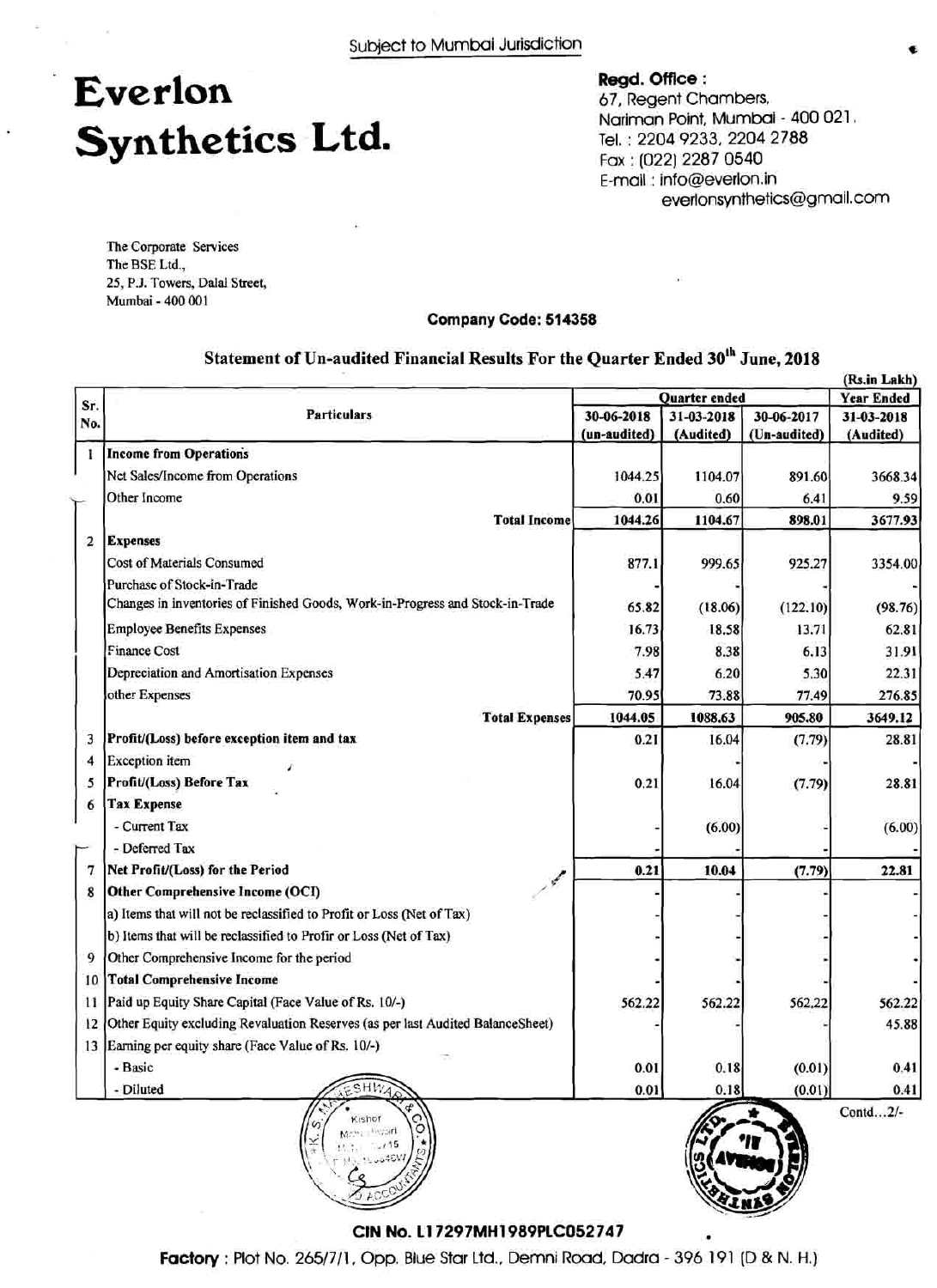### **Everlon Synthetics Ltd.**

**Regd. Office** : 67, Regent Chambers, Nariman Point, Mumbai - 400 02 1. Tel. : 2204 9233,2204 2788 Fax : (022) 2287 0540 E-mail : info@everlon.in evedonsynthetics@gmall .com

 $-2-$ 

**Notes** 

- 1 The above results were reviewed by the Audit Committee and approved by the Board of Directors in their respective meetings held on 10th August, 2018.
- 2 The previous period figures have been regrouped/rearranged, wherever considered necessary
- 3 In term of the provision of Section 133 of the Companies Act 2013, the financial results have been prepared as per applicable companies (Indian Accounting Standards) Rules 2015.

**Place** : **Mumbai Date** : **10/08/2018** 



By the order of the Board **For Everlon Synthetics Limited** 

Jitendra K. Vakharia

**Managing Director** (DIN 00047777)



**Factory** : Plot No. 265/7/1, Opp. Blue Star Ltd., Demni Road, Dadra - 396 191 (D & N. H.)